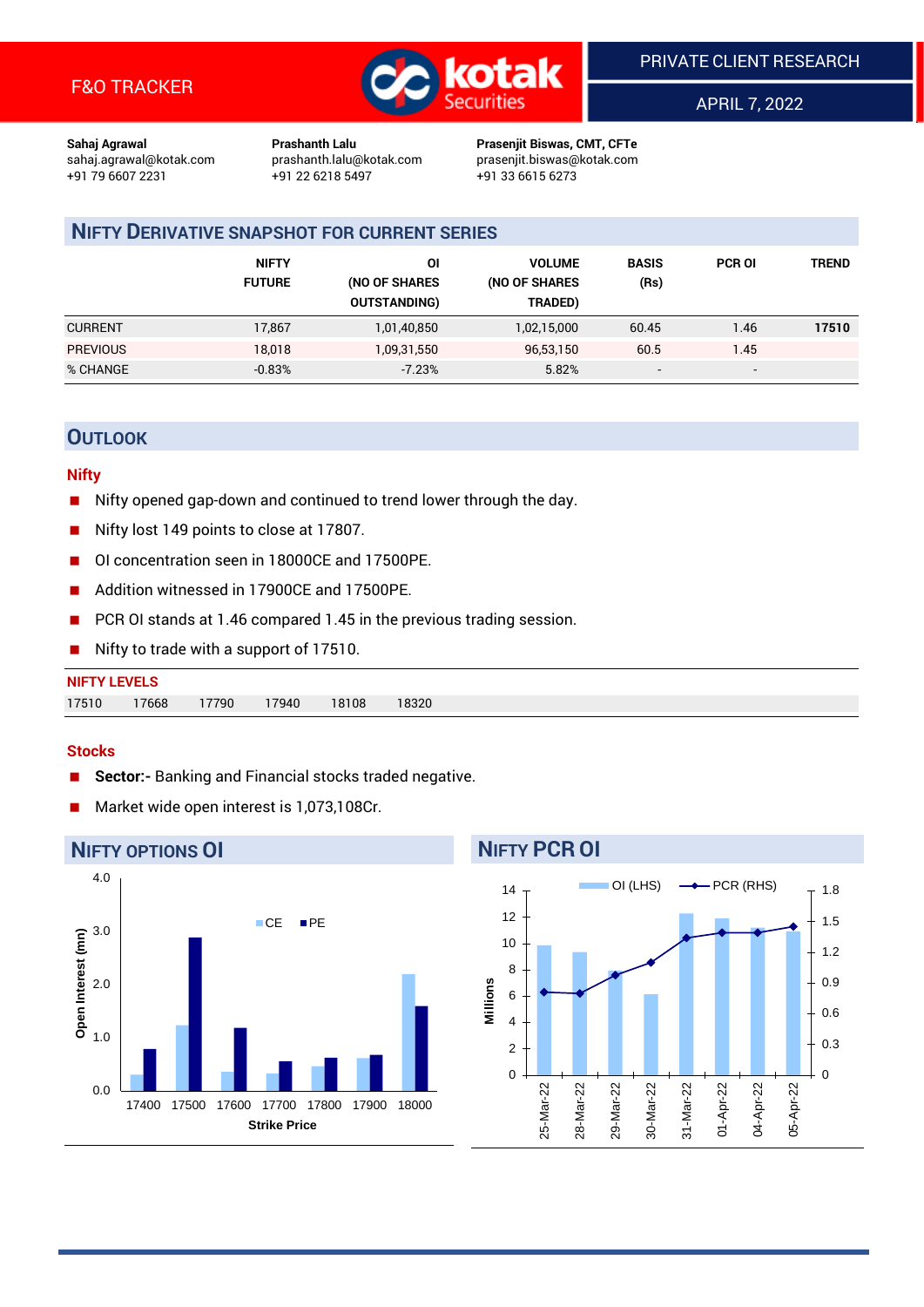# **FUTURE STATISTICS**

|  |  | <b>OI INCREASE</b> |
|--|--|--------------------|
|  |  |                    |

| <b>SYMBOL</b>     | ΟI    | ΟI           | <b>PRICE CHG</b> |
|-------------------|-------|--------------|------------------|
|                   | (%)   | (SHARES)     | (%)              |
| <b>COALINDIA</b>  | 11.3% | 3,89,38,200  | 3.2%             |
| ABFRL             | 11.1% | 1,23,78,600  | 1.9%             |
| <b>IRCTC</b>      | 9.5%  | 1,30,99,625  | $-3.7%$          |
| <b>INDHOTEL</b>   | 9.2%  | 2,42,60,704  | 6.6%             |
| <b>BALRAMCHIN</b> | 8.9%  | 76,17,600    | 1.7%             |
| <b>NTPC</b>       | 8.7%  | 6.54.47.400  | 2.6%             |
| <b>IGL</b>        | 8.6%  | 1,66,10,000  | $-1.8%$          |
| <b>BANKBARODA</b> | 8.2%  | 11,27,29,500 | 3.4%             |
| <b>OBEROIRLTY</b> | 8.0%  | 34,96,500    | 1.1%             |
| <b>DIXON</b>      | 7.9%  | 6,01,625     | $-1.0%$          |

| <b>OI DECREASE</b> |          |             |                  |
|--------------------|----------|-------------|------------------|
| <b>SYMBOL</b>      | ΟI       | ΟI          | <b>PRICE CHG</b> |
|                    | $(\%)$   | (SHARES)    | $(\%)$           |
| <b>JKCEMENT</b>    | $-10.9%$ | 3,66,450    | 0.1%             |
| <b>IPCALAB</b>     | $-9.5%$  | 8,05,500    | $-1.0%$          |
| <b>GNFC</b>        | $-8.0\%$ | 29,91,300   | $-0.6%$          |
| <b>INTELLECT</b>   | $-6.6%$  | 13,20,000   | 1.6%             |
| COROMANDEL         | $-5.7%$  | 13,93,750   | 0.9%             |
| LT.                | $-5.5%$  | 1,17,95,550 | 0.9%             |
| <b>ASHOKLEY</b>    | $-5.3%$  | 3,89,79,000 | 1.1%             |
| <b>ICICIPRULI</b>  | $-5.2%$  | 61,61,250   | 1.6%             |
| <b>ASTRAL</b>      | $-4.7%$  | 8,01,625    | 0.4%             |
| <b>METROPOLIS</b>  | $-4.4%$  | 4,68,200    | $-0.4%$          |

# **CASH STATISTICS**

| <b>TOP VOLUMES</b> |                      |              |              |  |  |  |  |
|--------------------|----------------------|--------------|--------------|--|--|--|--|
| <b>SYMBOL</b>      | <b>TRADED SHARES</b> | <b>VALUE</b> | <b>CLOSE</b> |  |  |  |  |
|                    | (QTY)                | (IN LAKHS)   |              |  |  |  |  |
| <b>TATAPOWER</b>   | 22,75,51,020         | 6,54,414     | 290          |  |  |  |  |
| <b>HDFCBANK</b>    | 1,35,13,930          | 2,11,402     | 1,551        |  |  |  |  |
| <b>TATASTEEL</b>   | 1,14,09,754          | 1,56,353     | 1,371        |  |  |  |  |
| <b>RELIANCE</b>    | 56,56,703            | 1,47,844     | 2.619        |  |  |  |  |
| <b>ADANIPOWER</b>  | 5,46,55,056          | 1,32,825     | 245          |  |  |  |  |
| <b>HDFC</b>        | 51,02,935            | 1,30,557     | 2,536        |  |  |  |  |
| <b>TATAMOTORS</b>  | 2,49,74,477          | 1,14,428     | 456          |  |  |  |  |
| <b>ICICIBANK</b>   | 1,35,18,142          | 99,927       | 742          |  |  |  |  |
| SAIL               | 7,87,34,092          | 86,117       | 111          |  |  |  |  |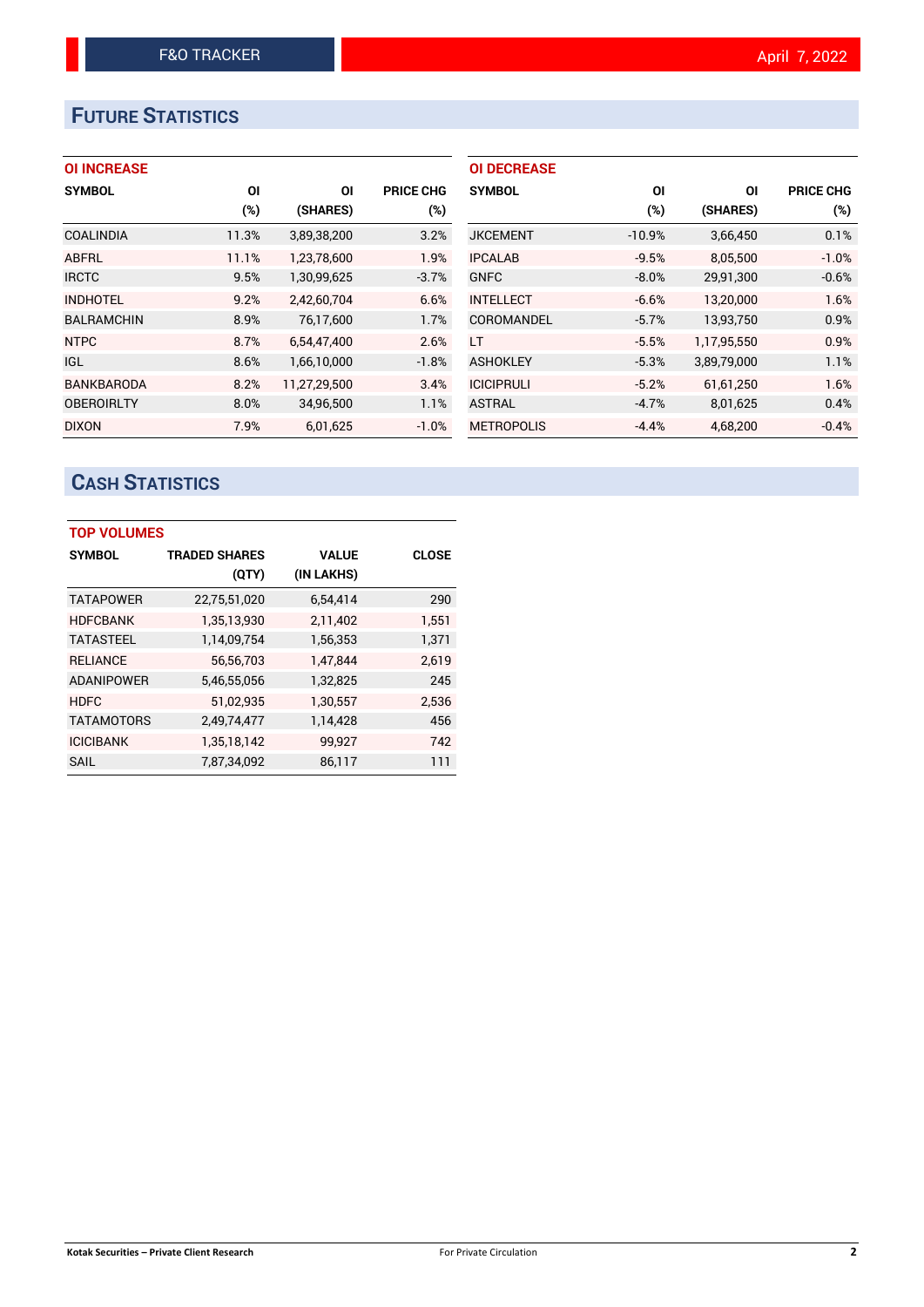# **OPTION STATISTICS**

# **SIGNIFICANT CALL OPEN INTEREST**

| <b>SYMBOL</b>    | <b>STRK</b>  | <b>OPTION</b> | <b>CLOSE</b> | <b>FUT</b>   | ΟI         |
|------------------|--------------|---------------|--------------|--------------|------------|
|                  | <b>PRICE</b> | <b>TYPE</b>   | (RS)         | <b>CLOSE</b> | (SHARES)   |
| <b>NTPC</b>      | 150          | <b>CE</b>     | 5.5          | 154          | 220,64,700 |
| COALINDIA        | 200          | CF            | 6.5          | 195          | 103,48,800 |
| <b>NTPC</b>      | 160          | CE            | 1.7          | 154          | 133,43,700 |
| <b>HINDALCO</b>  | 600          | CE            | 15.6         | 584          | 48.21.375  |
| <b>TATAPOWER</b> | 300          | CE            | 11.1         | 291          | 184,00,500 |
| ONGC             | 180          | CE            | 3.0          | 174          | 102,10,200 |
| <b>HINDALCO</b>  | 580          | СE            | 23.6         | 584          | 41,14,025  |
| GAIL             | 165          | <b>CE</b>     | 5.1          | 163          | 48,31,200  |
| <b>ITC</b>       | 260          | CE            | 7.4          | 261          | 181,69,600 |
| BPCL             | 400          | CE            | 5.9          | 387          | 26,04,600  |

| <b>SIGNIFICANT PUT OPEN INTEREST</b> |             |               |              |              |           |  |  |
|--------------------------------------|-------------|---------------|--------------|--------------|-----------|--|--|
| <b>SYMBOL</b>                        | <b>STRK</b> | <b>OPTION</b> | <b>CLOSE</b> | <b>FUT</b>   | ΟI        |  |  |
|                                      | PRICE       | <b>TYPE</b>   | (RS)         | <b>CLOSE</b> | (SHARES)  |  |  |
| POWERGRID                            | 240         | <b>PE</b>     | 7.5          | 237          | 61,11,618 |  |  |
| <b>NTPC</b>                          | 140         | <b>PE</b>     | 0.6          | 154          | 70,11,000 |  |  |
| <b>NTPC</b>                          | 150         | <b>PE</b>     | 2.0          | 154          | 68,40,000 |  |  |
| <b>TATAPOWER</b>                     | 250         | <b>PE</b>     | 2.1          | 291          | 89,84,250 |  |  |
| <b>TATAPOWER</b>                     | 260         | <b>PE</b>     | 3.6          | 291          | 80,73,000 |  |  |
| <b>COALINDIA</b>                     | 180         | PF            | 2.8          | 195          | 23,10,000 |  |  |
| <b>TATAMOTORS</b>                    | 440         | <b>PE</b>     | 11.1         | 458          | 46,88,250 |  |  |
| <b>SBIN</b>                          | 500         | <b>PE</b>     | 8.8          | 516          | 38,14,500 |  |  |
| <b>ITC</b>                           | 250         | <b>PE</b>     | 2.7          | 261          | 64,64,000 |  |  |
| <b>TATAPOWER</b>                     | 240         | PF            | 1.2          | 291          | 55.75.500 |  |  |

| SIGNIFICANT CALL OPEN INTEREST ADDITION |              |               |             |        |              |  |  |  |
|-----------------------------------------|--------------|---------------|-------------|--------|--------------|--|--|--|
| <b>SYMBOL</b>                           | <b>STRK</b>  | <b>OPTION</b> | <b>OPEN</b> | OI CHG | <b>CLOSE</b> |  |  |  |
|                                         | <b>PRICE</b> | TYPE          | INT         | $(\%)$ | (Rs)         |  |  |  |
| STAR                                    | 500          | <b>CE</b>     | 2,25,000    | 6150%  | 1.4          |  |  |  |
| <b>NTPC</b>                             | 158          | <b>CE</b>     | 4,50,300    | 3850%  | 2.2          |  |  |  |
| <b>IDFC</b>                             | 72           | <b>CE</b>     | 14,70,000   | 3575%  | 2.6          |  |  |  |
| L&TFH                                   | 98           | <b>CE</b>     | 2.49.872    | 1300%  | 1.1          |  |  |  |
| <b>NMDC</b>                             | 200          | CЕ            | 18,29,100   | 1265%  | 0.7          |  |  |  |
| <b>STAR</b>                             | 450          | <b>CE</b>     | 1,34,100    | 1142%  | 3.8          |  |  |  |
| <b>TECHM</b>                            | 1,460        | <b>CE</b>     | 1,09,200    | 1038%  | 52.5         |  |  |  |
| <b>NBCC</b>                             | 48           | <b>CE</b>     | 1.32.000    | 1000%  | 0.4          |  |  |  |
| <b>FEDERALBNK</b>                       | 113          | CЕ            | 1,10,000    | 1000%  | 0.9          |  |  |  |
| <b>IDFC</b>                             | 74           | <b>CE</b>     | 4.10.000    | 925%   | 2.1          |  |  |  |

| SIGNIFICANT PUT OPEN INTEREST ADDITION |                                             |           |           |              |      |  |  |  |
|----------------------------------------|---------------------------------------------|-----------|-----------|--------------|------|--|--|--|
| <b>SYMBOL</b>                          | <b>OPTION</b><br><b>OPEN</b><br><b>STRK</b> |           | OI CHG    | <b>CLOSE</b> |      |  |  |  |
|                                        | <b>PRICE</b>                                | TYPE      | INT       | $(\%)$       | (Rs) |  |  |  |
| <b>NTPC</b>                            | 152                                         | <b>PE</b> | 4,16,100  | 7200%        | 2.9  |  |  |  |
| <b>TATAPOWER</b>                       | 285                                         | <b>PE</b> | 12,96,000 | 6300%        | 11.7 |  |  |  |
| <b>COALINDIA</b>                       | 192                                         | PE        | 2,22,600  | 5200%        | 7.2  |  |  |  |
| <b>POWERGRID</b>                       | 240                                         | PE        | 61,11,618 | 5109%        | 7.5  |  |  |  |
| <b>NTPC</b>                            | 151                                         | <b>PE</b> | 4,21,800  | 3600%        | 2.4  |  |  |  |
| <b>NTPC</b>                            | 153                                         | <b>PE</b> | 4,95,900  | 2800%        | 3.4  |  |  |  |
| <b>TATAPOWER</b>                       | 290                                         | <b>PE</b> | 23,42,250 | 1726%        | 14.2 |  |  |  |
| <b>IDFC</b>                            | 64                                          | <b>PE</b> | 7,10,000  | 1675%        | 2.3  |  |  |  |
| <b>INDHOTEL</b>                        | 255                                         | <b>PE</b> | 1,24,682  | 1450%        | 13.3 |  |  |  |
| <b>NTPC</b>                            | 160                                         | <b>PE</b> | 1,71,000  | 1400%        | 8.1  |  |  |  |

| <b>CALL OPTION VOLUMES</b> |                             |                              |                  | <b>PUT OPTION VOLUMES</b> |                  |                             |                              |                  |                      |
|----------------------------|-----------------------------|------------------------------|------------------|---------------------------|------------------|-----------------------------|------------------------------|------------------|----------------------|
| <b>SYMBOL</b>              | <b>STRK</b><br><b>PRICE</b> | <b>OPTION</b><br><b>TYPE</b> | <b>CONTRACTS</b> | <b>CLOSE</b><br>(Rs)      | <b>SYMBOL</b>    | <b>STRK</b><br><b>PRICE</b> | <b>OPTION</b><br><b>TYPE</b> | <b>CONTRACTS</b> | <b>CLOSE</b><br>(Rs) |
|                            |                             |                              |                  |                           |                  |                             |                              |                  |                      |
| <b>TATAPOWER</b>           | 300                         | <b>CE</b>                    | 39,178           | 11.1                      | <b>RELIANCE</b>  | 2,600                       | <b>PE</b>                    | 9,214            | 55.2                 |
| <b>TATASTEEL</b>           | 1.400                       | <b>CE</b>                    | 32,326           | 45.1                      | <b>HDFCBANK</b>  | 1,500                       | <b>PE</b>                    | 8.128            | 24.3                 |
| <b>TATASTEEL</b>           | 1,360                       | <b>CE</b>                    | 21,775           | 64.0                      | <b>TATAPOWER</b> | 250                         | <b>PE</b>                    | 7,086            | 2.1                  |
| <b>TATASTEEL</b>           | 1.380                       | <b>CE</b>                    | 20.013           | 54.1                      | <b>INFY</b>      | 1.800                       | <b>PE</b>                    | 6.744            | 47.1                 |
| <b>TATAPOWER</b>           | 320                         | <b>CE</b>                    | 19,239           | 5.8                       | <b>HDFC</b>      | 2.500                       | <b>PE</b>                    | 6.498            | 51.7                 |
| <b>TATAPOWER</b>           | 290                         | <b>CE</b>                    | 19.029           | 15.2                      | <b>TATASTEEL</b> | 1.300                       | <b>PE</b>                    | 6.305            | 26.0                 |
| <b>TATAPOWER</b>           | 280                         | <b>CE</b>                    | 16,371           | 20.3                      | <b>TATAPOWER</b> | 280                         | <b>PE</b>                    | 6,305            | 9.4                  |
| <b>RELIANCE</b>            | 2.700                       | <b>CE</b>                    | 15.839           | 43.2                      | <b>TATAPOWER</b> | 260                         | <b>PE</b>                    | 5,921            | 3.6                  |
| <b>COALINDIA</b>           | 200                         | <b>CE</b>                    | 14,341           | 6.5                       | <b>TATAPOWER</b> | 270                         | <b>PE</b>                    | 5,549            | 6.0                  |
| <b>NTPC</b>                | 160                         | <b>CE</b>                    | 13.595           | 1.7                       | <b>TATASTEEL</b> | 1.360                       | <b>PE</b>                    | 5.520            | 47.5                 |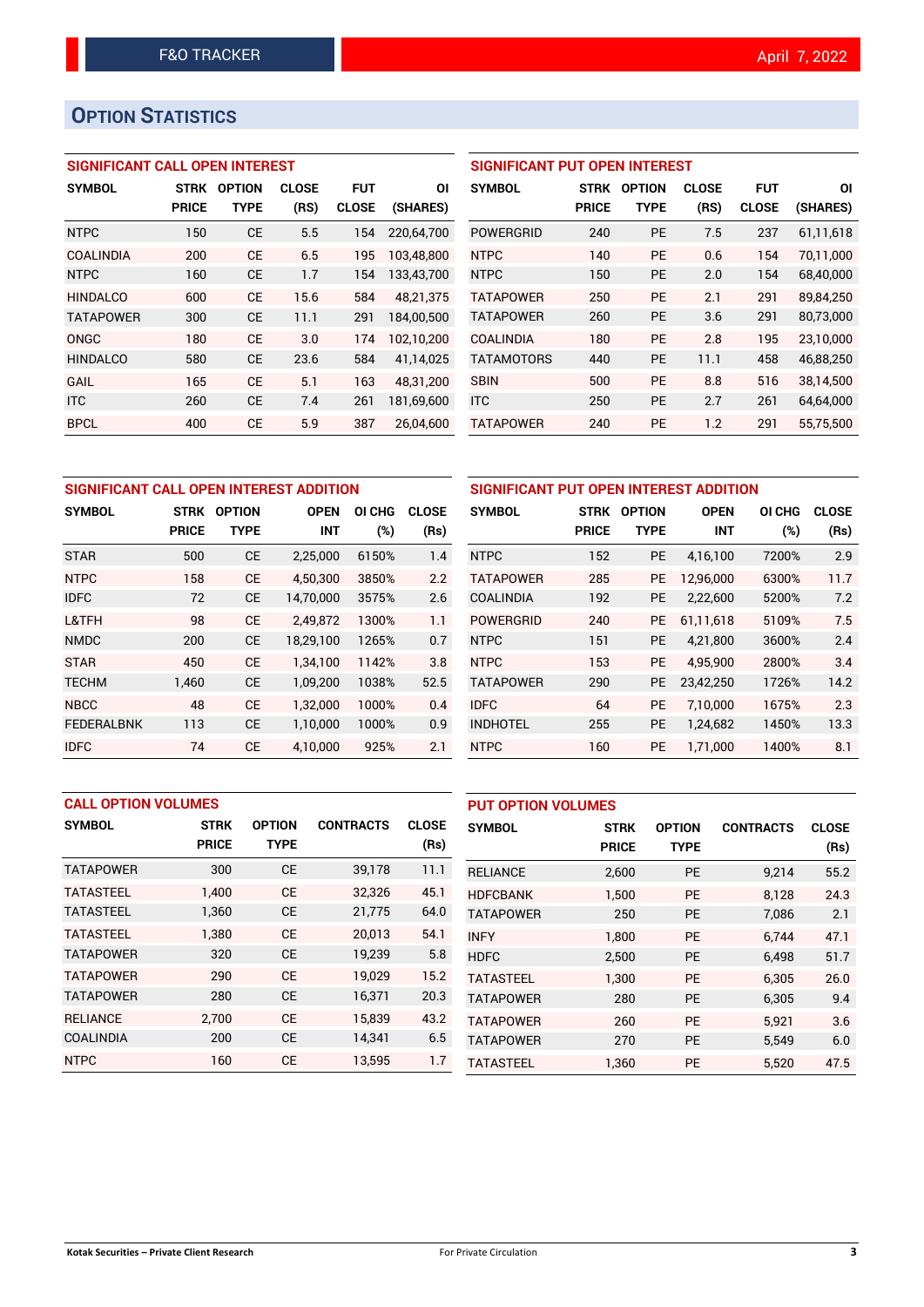## **RATING SCALE (PRIVATE CLIENT GROUP)**

- **BUY**  Stock/Index looks strong from the expiry/near term perspective and is expected to gain on the basis of technical and/or derivative parameters. Time frame is minimum of current expiry and in certain cases extend to the next series depending on the stock behaviour. Strict stop loss needs to be adhered to for every buy/long recommendation given.
- **SELL** Stock/Index looks weak from the expiry/near term perspective and is expected to gain on the basis of technical and/or derivative parameters. Time frame is minimum of current expiry and in certain cases extend to the next series depending on the stock behaviour. Strict stop loss needs to be adhered to for every sell/short recommendation given.

#### **FUNDAMENTAL RESEARCH TEAM (PRIVATE CLIENT GROUP)**

**Shrikant Chouhan Arun Agarwal Amit Agarwal, CFA Hemali Dhame** +91 22 6218 5408 +91 22 6218 6443 +91 22 6218 6439 +91 22 6218 6433

jatin.damania@kotak.com +91 22 6218 6440 +91 22 6218 6432 +91 80801 97299 +91 22 6218 6427

**Sumit Pokharna** Pankaj Kumar<br>Oil and Gas, Information Tech Construction, sumit.pokharna@kotak.com pankajr.kumar@kotak.com +91 22 6218 6438 +91 22 6218 6434

**Jatin Damania Purvi Shah Rini Mehta K. Kathirvelu**

Construction, Capital Goods & Midcaps

Transportation, Paints, FMCG Banking & Finance shrikant.chouhan@kotak.com arun.agarwal@kotak.com agarwal.amit@kotak.com Hemali.Dhame@kotak.com

Metals & Mining, Midcap Pharmaceuticals Research Associate Support Executive<br>
jatin.damania@kotak.com purvi.shah@kotak.com rini.mehta@kotak.com k.kathirvelu@kotak.com

## **TECHNICAL RESEARCH TEAM (PRIVATE CLIENT GROUP)**

**Shrikant Chouhan Amol Athawale Sayed Haider** [shrikant.chouhan@kotak.com](mailto:shrikant.chouhan@kotak.com) [amol.athawale@kotak.com](mailto:amol.athawale@kotak.com) Research Associate +91 22 6218 5408 +91 20 6620 3350 [sayed.haider@kotak.com](mailto:sayed.haider@kotak.com)

+91 22 62185498

#### **DERIVATIVES RESEARCH TEAM (PRIVATE CLIENT GROUP)**

+91 79 6607 2231 +91 22 6218 5497 +91 33 6615 6273

**Sahaj Agrawal Prashanth Lalu Prasenjit Biswas, CMT, CFTe** [sahaj.agrawal@kotak.com](mailto:sahaj.agrawal@kotak.com) [prashanth.lalu@kotak.com](mailto:prashanth.lalu@kotak.com) [prasenjit.biswas@kotak.com](mailto:prasenjit.biswas@kotak.com)